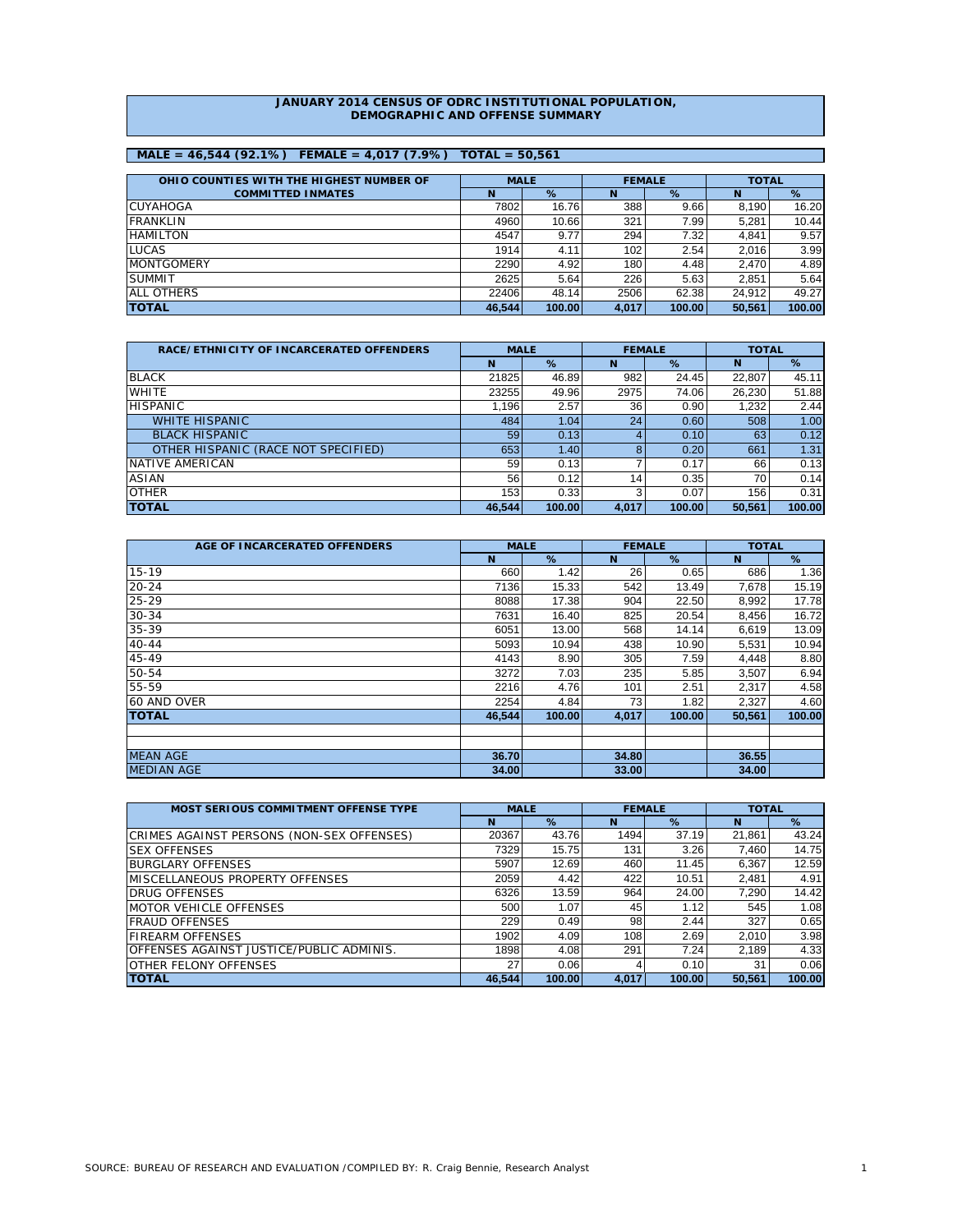|                  | INCARCERATED OFFENDER'S COUNTY OF COMMITMENT BY GENDER AND RACE - JANUARY 2014 |       |                |      |                  |       |                 |      |                     |        |               |          |
|------------------|--------------------------------------------------------------------------------|-------|----------------|------|------------------|-------|-----------------|------|---------------------|--------|---------------|----------|
| OHIO COUNTY      | MALE                                                                           |       | <b>FEMALE</b>  |      | <b>BLACK</b>     |       | <b>WHITE</b>    |      |                     | OTHER* | <b>COUNTY</b> | PERCENT  |
|                  | N                                                                              | $\%$  | N              | $\%$ | N                | %     | N               | %    | N                   | %      | <b>TOTAL</b>  | OF TOTAL |
| <b>ADAMS</b>     | 179                                                                            | 0.35  | 40             | 0.08 | $\overline{2}$   | 0.00  | 217             | 0.43 | 0                   | 0.00   | 219           | 0.43     |
| <b>ALLEN</b>     | 499                                                                            | 0.99  | 43             | 0.09 | 294              | 0.58  | 239             | 0.47 | 9                   | 0.02   | 542           | 1.07     |
| <b>ASHLAND</b>   | 156                                                                            | 0.31  | 9              | 0.02 | 12               | 0.02  | 149             | 0.29 | $\overline{4}$      | 0.01   | 165           | 0.33     |
| <b>ASHTABULA</b> | 342                                                                            | 0.68  | 36             | 0.07 | 70               | 0.14  | 289             | 0.57 | 19                  | 0.04   | 378           | 0.75     |
| <b>ATHENS</b>    | 245                                                                            | 0.48  | 28             | 0.06 | 14               | 0.03  | 256             | 0.51 | 3                   | 0.01   | 273           | 0.54     |
| <b>AUGLAIZE</b>  | 178                                                                            | 0.35  | 31             | 0.06 | 24               | 0.05  | 182             | 0.36 | 3                   | 0.01   | 209           | 0.41     |
| <b>BELMONT</b>   | 145                                                                            | 0.29  | 8              | 0.02 | 18               | 0.04  | 134             | 0.27 | $\mathbf{1}$        | 0.00   | 153           | 0.30     |
| <b>BROWN</b>     | 225                                                                            | 0.45  | 44             | 0.09 | 9                | 0.02  | 257             | 0.51 | 3                   | 0.01   | 269           | 0.53     |
| <b>BUTLER</b>    | 1373                                                                           | 2.72  | 128            | 0.25 | 456              | 0.90  | 998             | 1.97 | 47                  | 0.09   | 1,501         | 2.97     |
| CARROLL          | 39                                                                             | 0.08  | $\overline{4}$ | 0.01 | 0                | 0.00  | 43              | 0.09 | $\mathbf 0$         | 0.00   | 43            | 0.09     |
| CHAMPAIGN        | 199                                                                            | 0.39  | 30             | 0.06 | 20               | 0.04  | 208             | 0.41 | $\mathbf{1}$        | 0.00   | 229           | 0.45     |
| <b>CLARK</b>     | 780                                                                            | 1.54  | 67             | 0.13 | 328              | 0.65  | 505             | 1.00 | 14                  | 0.03   | 847           | 1.68     |
| <b>CLERMONT</b>  | 723                                                                            | 1.43  | 108            | 0.21 | 45               | 0.09  | 769             | 1.52 | 17                  | 0.03   | 831           | 1.64     |
| <b>CLINTON</b>   | 164                                                                            | 0.32  | 17             | 0.03 | 22               | 0.04  | 156             | 0.31 | 3                   | 0.01   | 181           | 0.36     |
| COLUMBIANA       | 196                                                                            | 0.39  | 24             | 0.05 | 25               | 0.05  | 192             | 0.38 | 3                   | 0.01   | 220           | 0.44     |
| COSHOCTON        | 109                                                                            | 0.22  | 14             | 0.03 | $\overline{7}$   | 0.01  | 116             | 0.23 | 0                   | 0.00   | 123           | 0.24     |
| CRAWFORD         | 133                                                                            | 0.26  | 17             | 0.03 | 5                | 0.01  | 143             | 0.28 | $\overline{2}$      | 0.00   | 150           | 0.30     |
| CUYAHOGA         | 7802                                                                           | 15.43 | 388            | 0.77 | 5942             | 11.75 | 1819            | 3.60 | 429                 | 0.85   | 8,190         | 16.20    |
| <b>DARKE</b>     | 85                                                                             | 0.17  | 7              | 0.01 | 7                | 0.01  | 83              | 0.16 | 2                   | 0.00   | 92            | 0.18     |
| <b>DEFIANCE</b>  | 212                                                                            | 0.42  | 32             | 0.06 | 31               | 0.06  | 189             | 0.37 | 24                  | 0.05   | 244           | 0.48     |
| <b>DELAWARE</b>  | 369                                                                            | 0.73  | 37             | 0.07 | 113              | 0.22  | 279             | 0.55 | 14                  | 0.03   | 406           | 0.80     |
| ERIE             | 398                                                                            | 0.79  | 43             | 0.09 | 201              | 0.40  | 224             | 0.44 | 16                  | 0.03   | 441           | 0.87     |
| <b>FAIRFIELD</b> | 387                                                                            | 0.77  | 52             | 0.10 | 61               | 0.12  | 375             | 0.74 | 3                   | 0.01   | 439           | 0.87     |
| <b>FAYETTE</b>   | 168                                                                            | 0.33  | 25             | 0.05 | 24               | 0.05  | 168             | 0.33 | $\overline{1}$      | 0.00   | 193           | 0.38     |
| <b>FRANKLIN</b>  | 4960                                                                           | 9.81  | 321            | 0.63 | 3109             | 6.15  | 1980            | 3.92 | 192                 | 0.38   | 5,281         | 10.44    |
| <b>FULTON</b>    | 72                                                                             | 0.14  | 4              | 0.01 | 5                | 0.01  | 69              | 0.14 | $\overline{2}$      | 0.00   | 76            | 0.15     |
| <b>GALLIA</b>    | 145                                                                            | 0.29  | 25             | 0.05 | 32               | 0.06  | 137             | 0.27 | $\mathbf{1}$        | 0.00   | 170           | 0.34     |
| <b>GEAUGA</b>    | 84                                                                             | 0.17  | 5              | 0.01 | $\overline{7}$   | 0.01  | 80              | 0.16 | $\overline{2}$      | 0.00   | 89            | 0.18     |
| <b>GREENE</b>    | 512                                                                            | 1.01  | 53             | 0.10 | 175              | 0.35  | 365             | 0.72 | 25                  | 0.05   | 565           | 1.12     |
| <b>GUERNSEY</b>  | 166                                                                            | 0.33  | 16             | 0.03 | 26               | 0.05  | 155             | 0.31 | $\mathbf{1}$        | 0.00   | 182           | 0.36     |
| <b>HAMILTON</b>  | 4547                                                                           | 8.99  | 294            | 0.58 | 3509             | 6.94  | 1258            | 2.49 | 74                  | 0.15   | 4,841         | 9.57     |
| <b>HANCOCK</b>   | 236                                                                            | 0.47  | 30             | 0.06 | 62               | 0.12  | 190             | 0.38 | 14                  | 0.03   | 266           | 0.53     |
| <b>HARDIN</b>    | 135                                                                            | 0.27  | 23             | 0.05 | 9                | 0.02  | 149             | 0.29 | 0                   | 0.00   | 158           | 0.31     |
| <b>HARRISON</b>  | 40                                                                             | 0.08  | 4              | 0.01 | 6                | 0.01  | 38              | 0.08 | $\mathbf 0$         | 0.00   | 44            | 0.09     |
| <b>HENRY</b>     | 77                                                                             | 0.15  | 5              | 0.01 | 3                | 0.01  | $\overline{73}$ | 0.14 | 6                   | 0.01   | 82            | 0.16     |
| <b>HIGHLAND</b>  | 239                                                                            | 0.47  | 40             | 0.08 | 20               | 0.04  | 259             | 0.51 | $\mathbf 0$         | 0.00   | 279           | 0.55     |
| <b>HOCKING</b>   | 93                                                                             | 0.18  | 13             | 0.03 | 3                | 0.01  | 103             | 0.20 | 0                   | 0.00   | 106           | 0.21     |
| <b>HOLMES</b>    | 68                                                                             | 0.13  | 11             | 0.02 | $\mathbf 0$      | 0.00  | 78              | 0.15 | $\mathbf{1}$        | 0.00   | 79            | 0.16     |
| <b>HURON</b>     | 140                                                                            | 0.28  | 19             | 0.04 | 10               | 0.02  | 139             | 0.27 | 10                  | 0.02   | 159           | 0.31     |
| <b>JACKSON</b>   | 84                                                                             | 0.17  | 6              | 0.01 | 2                | 0.00  | 88              | 0.17 | 0                   | 0.00   | 90            | 0.18     |
| <b>JEFFERSON</b> | 231                                                                            | 0.46  | 13             | 0.03 | 117              | 0.23  | 126             | 0.25 | $\mathbf{1}$        | 0.00   | 244           | 0.48     |
| <b>KNOX</b>      | 129                                                                            | 0.26  | 10             | 0.02 | $\overline{11}$  | 0.02  | 128             | 0.25 | $\boldsymbol{0}$    | 0.00   | 139           | 0.27     |
| LAKE             | 611                                                                            | 1.21  | 63             | 0.12 | 227              | 0.45  | 426             | 0.84 | 21                  | 0.04   | 674           | 1.33     |
| LAWRENCE         | 358                                                                            | 0.71  | 74             | 0.15 | 49               | 0.10  | 382             | 0.76 | $\mathbf{1}$        | 0.00   | 432           | 0.85     |
| LICKING          | 700                                                                            | 1.38  | 82             | 0.16 | 120              | 0.24  | 657             | 1.30 | 5                   | 0.01   | 782           | 1.55     |
| <b>LOGAN</b>     | 124                                                                            | 0.25  | 5              | 0.01 | 20               | 0.04  | 107             | 0.21 | $\overline{c}$      | 0.00   | 129           | 0.26     |
| LORAIN           | 876                                                                            | 1.73  | 35             | 0.07 | 417              | 0.82  | 371             | 0.73 | 123                 | 0.24   | 911           | 1.80     |
| <b>LUCAS</b>     | 1914                                                                           | 3.79  | 102            | 0.20 | 1148             | 2.27  | 775             | 1.53 | 93                  | 0.18   | 2,016         | 3.99     |
| <b>MADISON</b>   | 116                                                                            | 0.23  | 8              | 0.02 | 19               | 0.04  | 102             | 0.20 | 3                   | 0.01   | 124           | 0.25     |
| <b>MAHONING</b>  | 1010                                                                           | 2.00  | 67             | 0.13 | 683              | 1.35  | 353             | 0.70 | 41                  | 0.08   | 1,077         | 2.13     |
| <b>MARION</b>    | 351                                                                            | 0.69  | 28             | 0.06 | 100              | 0.20  | 272             | 0.54 | $\overline{7}$      | 0.01   | 379           | 0.75     |
| <b>MEDINA</b>    | 296                                                                            | 0.59  | 31             | 0.06 | 42               | 0.08  | 272             | 0.54 | 13                  | 0.03   | 327           | 0.65     |
| <b>MEIGS</b>     | 117                                                                            | 0.23  | 42             | 0.08 | $\boldsymbol{9}$ | 0.02  | 150             | 0.30 | $\mathsf{O}\xspace$ | 0.00   | 159           | 0.31     |

### **OHIO DEPARTMENT OF REHABILITATION AND CORRECTION JANUARY 2014 INSTITUTIONAL CENSUS**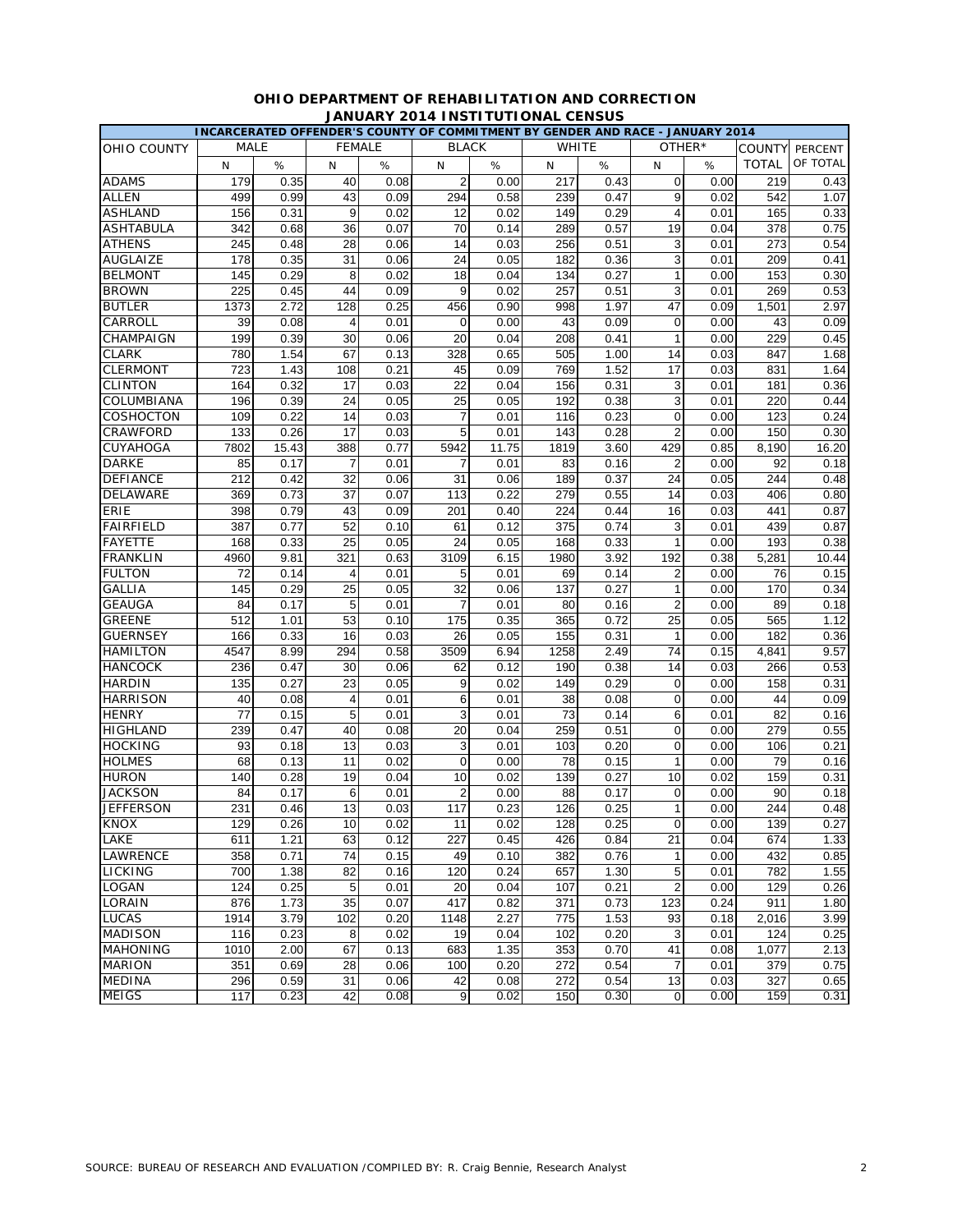|                     |             |       |                |      |                | (continued) |                |       |                |        |              |                |
|---------------------|-------------|-------|----------------|------|----------------|-------------|----------------|-------|----------------|--------|--------------|----------------|
| OHIO COUNTY         | <b>MALE</b> |       | <b>FEMALE</b>  |      | <b>BLACK</b>   |             | WHITE          |       |                | OTHER* | COUNTY       | <b>PERCENT</b> |
|                     | N           | %     | N              | %    | N              | %           | N              | %     | N              | %      | <b>TOTAL</b> | OF TOTAL       |
| <b>MERCER</b>       | 86          | 0.17  | 10             | 0.02 | 6              | 0.01        | 88             | 0.17  | $\overline{2}$ | 0.00   | 96           | 0.19           |
| <b>MIAMI</b>        | 262         | 0.52  | 30             | 0.06 | 35             | 0.07        | 256            | 0.51  | 1              | 0.00   | 292          | 0.58           |
| <b>MONROE</b>       | 27          | 0.05  | $\mathbf 0$    | 0.00 | $\Omega$       | 0.00        | 27             | 0.05  | $\Omega$       | 0.00   | 27           | 0.05           |
| <b>MONTGOMERY</b>   | 2290        | 4.53  | 180            | 0.36 | 1477           | 2.92        | 969            | 1.92  | 24             | 0.05   | 2,470        | 4.89           |
| <b>MORGAN</b>       | 42          | 0.08  | 5              | 0.01 | 3              | 0.01        | 44             | 0.09  | $\overline{0}$ | 0.00   | 47           | 0.09           |
| <b>MORROW</b>       | 61          | 0.12  | 6              | 0.01 | 3              | 0.01        | 64             | 0.13  | 0              | 0.00   | 67           | 0.13           |
| <b>MUSKINGUM</b>    | 364         | 0.72  | 59             | 0.12 | 83             | 0.16        | 338            | 0.67  | $\overline{2}$ | 0.00   | 423          | 0.84           |
| <b>NOBLE</b>        | 24          | 0.05  | $\overline{2}$ | 0.00 | $\mathbf 0$    | 0.00        | 26             | 0.05  | 0              | 0.00   | 26           | 0.05           |
| <b>OTTAWA</b>       | 57          | 0.11  | 3              | 0.01 | 9              | 0.02        | 45             | 0.09  | 6              | 0.01   | 60           | 0.12           |
| <b>PAULDING</b>     | 59          | 0.12  | $\overline{7}$ | 0.01 | $\overline{3}$ | 0.01        | 59             | 0.12  | 4              | 0.01   | 66           | 0.13           |
| <b>PERRY</b>        | 108         | 0.21  | 21             | 0.04 | $\mathbf 0$    | 0.00        | 127            | 0.25  | $\overline{2}$ | 0.00   | 129          | 0.26           |
| <b>PICKAWAY</b>     | 239         | 0.47  | 56             | 0.11 | 23             | 0.05        | 271            | 0.54  | 1              | 0.00   | 295          | 0.58           |
| PIKE                | 76          | 0.15  | 6              | 0.01 | $\Omega$       | 0.00        | 82             | 0.16  | $\Omega$       | 0.00   | 82           | 0.16           |
| <b>PORTAGE</b>      | 451         | 0.89  | 57             | 0.11 | 130            | 0.26        | 377            | 0.75  | 1              | 0.00   | 508          | 1.00           |
| PREBLE              | 142         | 0.28  | 13             | 0.03 | 13             | 0.03        | 127            | 0.25  | 15             | 0.03   | 155          | 0.31           |
| <b>PUTNAM</b>       | 96          | 0.19  | $\overline{7}$ | 0.01 | 6              | 0.01        | 84             | 0.17  | 13             | 0.03   | 103          | 0.20           |
| RICHLAND            | 670         | 1.33  | 62             | 0.12 | 276            | 0.55        | 442            | 0.87  | 14             | 0.03   | 732          | 1.45           |
| <b>ROSS</b>         | 315         | 0.62  | 55             | 0.11 | 65             | 0.13        | 301            | 0.60  | 4              | 0.01   | 370          | 0.73           |
| <b>SANDUSKY</b>     | 185         | 0.37  | 16             | 0.03 | 51             | 0.10        | 130            | 0.26  | 20             | 0.04   | 201          | 0.40           |
| <b>SCIOTO</b>       | 631         | 1.25  | 113            | 0.22 | 161            | 0.32        | 581            | 1.15  | $\overline{2}$ | 0.00   | 744          | 1.47           |
| <b>SENECA</b>       | 208         | 0.41  | 24             | 0.05 | 51             | 0.10        | 166            | 0.33  | 15             | 0.03   | 232          | 0.46           |
| <b>SHELBY</b>       | 167         | 0.33  | 17             | 0.03 | 42             | 0.08        | 137            | 0.27  | 5              | 0.01   | 184          | 0.36           |
| <b>STARK</b>        | 1540        | 3.05  | 129            | 0.26 | 724            | 1.43        | 927            | 1.83  | 18             | 0.04   | 1,669        | 3.30           |
| <b>SUMMIT</b>       | 2625        | 5.19  | 226            | 0.45 | 1457           | 2.88        | 1348           | 2.67  | 46             | 0.09   | 2,851        | 5.64           |
| <b>TRUMBULL</b>     | 597         | 1.18  | 47             | 0.09 | 251            | 0.50        | 387            | 0.77  | 6              | 0.01   | 644          | 1.27           |
| <b>TUSCARAWAS</b>   | 134         | 0.27  | 9              | 0.02 | 13             | 0.03        | 126            | 0.25  | 4              | 0.01   | 143          | 0.28           |
| <b>UNION</b>        | 155         | 0.31  | 26             | 0.05 | 20             | 0.04        | 158            | 0.31  | 3              | 0.01   | 181          | 0.36           |
| <b>VAN WERT</b>     | 59          | 0.12  | 9              | 0.02 | $\overline{7}$ | 0.01        | 61             | 0.12  | 0              | 0.00   | 68           | 0.13           |
| <b>VINTON</b>       | 44          | 0.09  | 6              | 0.01 | 1              | 0.00        | 49             | 0.10  | $\overline{0}$ | 0.00   | 50           | 0.10           |
| <b>WARREN</b>       | 398         | 0.79  | 48             | 0.09 | 61             | 0.12        | 374            | 0.74  | 11             | 0.02   | 446          | 0.88           |
| <b>WASHINGTON</b>   | 167         | 0.33  | 13             | 0.03 | 12             | 0.02        | 165            | 0.33  | 3              | 0.01   | 180          | 0.36           |
| <b>WAYNE</b>        | 200         | 0.40  | 15             | 0.03 | 50             | 0.10        | 156            | 0.31  | 9              | 0.02   | 215          | 0.43           |
| <b>WILLIAMS</b>     | 115         | 0.23  | 15             | 0.03 | 6              | 0.01        | 118            | 0.23  | 6              | 0.01   | 130          | 0.26           |
| <b>WOOD</b>         | 346         | 0.68  | 53             | 0.10 | 94             | 0.19        | 274            | 0.54  | 31             | 0.06   | 399          | 0.79           |
| <b>WYANDOT</b>      | 64          | 0.13  | 11             | 0.02 | 3              | 0.01        | 72             | 0.14  | 0              | 0.00   | 75           | 0.15           |
| <b>OUT OF STATE</b> | 3           | 0.01  | $\Omega$       | 0.00 | $\Omega$       | 0.00        | $\overline{c}$ | 0.00  | $\Omega$       | 0.00   | 3            | 0.01           |
| <b>TOTAL</b>        | 46,544      | 92.06 | 4,017          | 7.94 | 22,806         | 45.11       | 26,230         | 51.88 | 1.524          | 3.01   | 50.561       | 100.00         |

### **INCARCERATED OFFENDER'S COUNTY OF COMMITMENT BY GENDER AND RACE - JANUARY 2014**

# **Figure 1. Counties With Largest Proportion of Inmates**



\* 'OTHER' includes Hispanic, Asian, and Native American.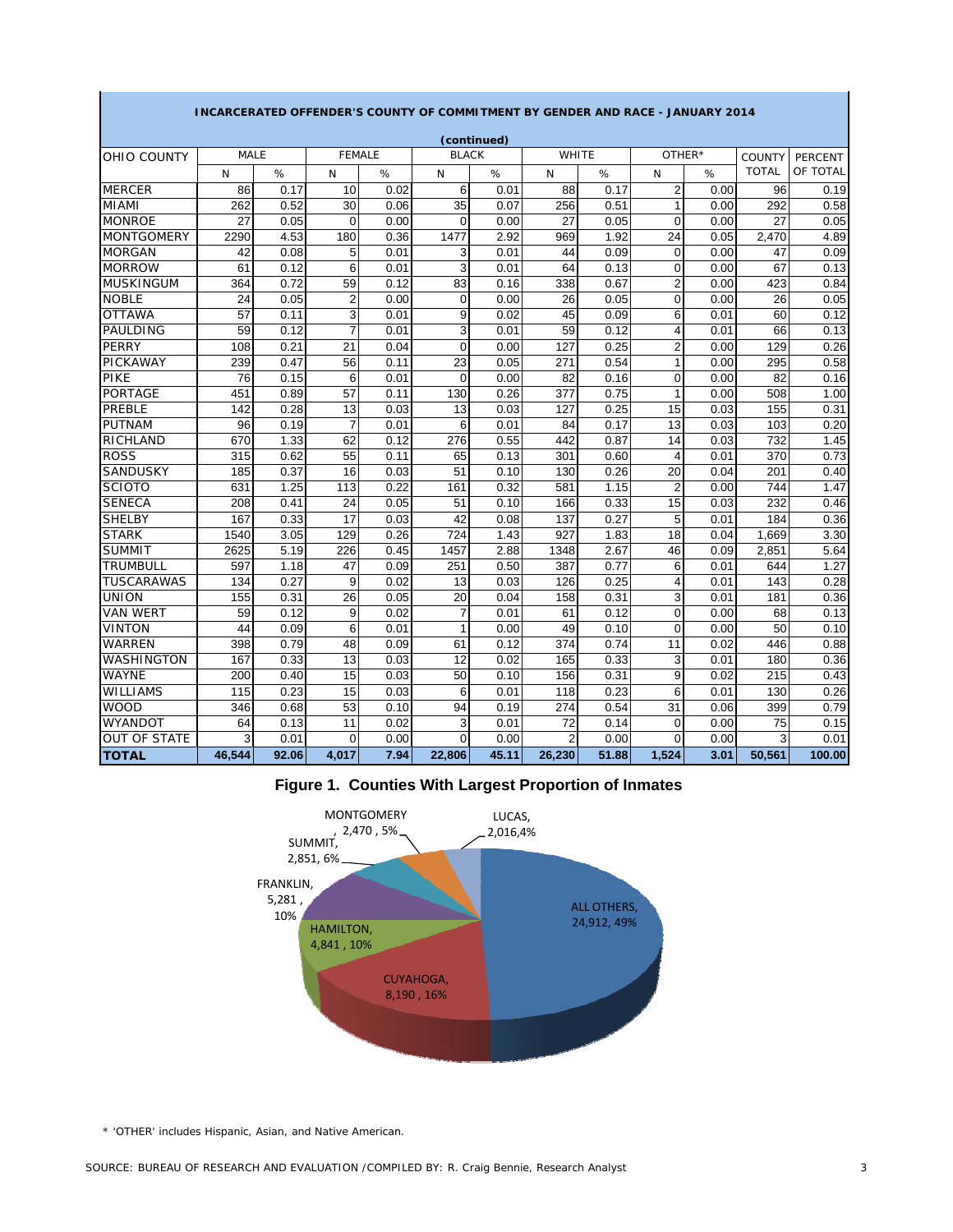| NUMBER OF INCARCERATED OFFENDERS BY RACE/ETHNICITY AND GENDER - JANUARY 2014 |             |        |               |        |              |                |  |  |  |  |  |  |  |
|------------------------------------------------------------------------------|-------------|--------|---------------|--------|--------------|----------------|--|--|--|--|--|--|--|
| RACE/ETHNICITY                                                               | <b>MALE</b> |        | <b>FEMALE</b> |        | GROUP        | <b>PERCENT</b> |  |  |  |  |  |  |  |
|                                                                              | N           | %      | N             | %      | <b>TOTAL</b> | OF TOTAL       |  |  |  |  |  |  |  |
| <b>BLACK</b>                                                                 | 21825       | 46.89  | 982           | 24.45  | 22.807       | 45.11          |  |  |  |  |  |  |  |
| <b>WHITE</b>                                                                 | 23255       | 49.96  | 2975          | 74.06  | 26,230       | 51.88          |  |  |  |  |  |  |  |
| <b>HISPANIC</b>                                                              | 1.196       | 2.57   | 36            | 0.90   | 1.232        | 2.44           |  |  |  |  |  |  |  |
| <b>WHITE HISPANIC</b>                                                        | 484         | 1.04   | 24            | 0.60   | 508          | 1.00           |  |  |  |  |  |  |  |
| <b>BLACK HISPANIC</b>                                                        | 59          | 0.13   | 4             | 0.10   | 63           | 0.12           |  |  |  |  |  |  |  |
| OTHER HISPANIC (RACE NOT SPECIFIED)                                          | 653         | 1.40   | 8             | 0.20   | 661          | 1.31           |  |  |  |  |  |  |  |
| NATIVE AMERICAN                                                              | 59          | 0.13   |               | 0.17   | 66           | 0.13           |  |  |  |  |  |  |  |
| <b>ASIAN</b>                                                                 | 56          | 0.12   | 14            | 0.35   | 70           | 0.14           |  |  |  |  |  |  |  |
| <b>OTHER</b>                                                                 | 153         | 0.33   | 3             | 0.07   | 156          | 0.31           |  |  |  |  |  |  |  |
| <b>TOTAL</b>                                                                 | 46.544      | 100.00 | 4.017         | 100.00 | 50.561       | 100.00         |  |  |  |  |  |  |  |

**Figure 2. Commitment by Race/Ethnicity**



| NUMBER OF INCARCERATED OFFENDERS BY AGE AND GENDER - JANUARY 2014 |             |        |               |        |              |                |  |  |  |  |  |  |
|-------------------------------------------------------------------|-------------|--------|---------------|--------|--------------|----------------|--|--|--|--|--|--|
|                                                                   |             |        |               |        |              |                |  |  |  |  |  |  |
| <b>INMATE AGE</b>                                                 | <b>MALE</b> |        | <b>FEMALE</b> |        | <b>AGE</b>   | <b>PERCENT</b> |  |  |  |  |  |  |
|                                                                   | N           | %      | N             | %      | <b>TOTAL</b> | OF TOTAL       |  |  |  |  |  |  |
| 16                                                                | 0           | 0.00   |               | 0.02   | 1            | 0.00           |  |  |  |  |  |  |
| 17                                                                | 17          | 0.04   | 2             | 0.05   | 19           | 0.04           |  |  |  |  |  |  |
| 18                                                                | 135         | 0.29   | 3             | 0.07   | 138          | 0.27           |  |  |  |  |  |  |
| 19                                                                | 508         | 1.09   | 20            | 0.50   | 528          | 1.04           |  |  |  |  |  |  |
| 20                                                                | 936         | 2.01   | 61            | 1.52   | 997          | 1.97           |  |  |  |  |  |  |
| 21<br>$-24$                                                       | 6200        | 13.32  | 481           | 11.97  | 6,681        | 13.21          |  |  |  |  |  |  |
| $25 - 29$                                                         | 8088        | 17.38  | 904           | 22.50  | 8,992        | 17.78          |  |  |  |  |  |  |
| $30 - 34$                                                         | 7631        | 16.40  | 825           | 20.54  | 8,456        | 16.72          |  |  |  |  |  |  |
| $35 - 39$                                                         | 6051        | 13.00  | 568           | 14.14  | 6,619        | 13.09          |  |  |  |  |  |  |
| $40 - 44$                                                         | 5093        | 10.94  | 438           | 10.90  | 5,531        | 10.94          |  |  |  |  |  |  |
| $45 - 49$                                                         | 4143        | 8.90   | 305           | 7.59   | 4,448        | 8.80           |  |  |  |  |  |  |
| $50 - 54$                                                         | 3272        | 7.03   | 235           | 5.85   | 3,507        | 6.94           |  |  |  |  |  |  |
| $55 - 59$                                                         | 2216        | 4.76   | 101           | 2.51   | 2,317        | 4.58           |  |  |  |  |  |  |
| $60 - 64$                                                         | 1179        | 2.53   | 43            | 1.07   | 1,222        | 2.42           |  |  |  |  |  |  |
| $65 - 69$                                                         | 616         | 1.32   | 17            | 0.42   | 633          | 1.25           |  |  |  |  |  |  |
| $70 - 74$                                                         | 283         | 0.61   | 9             | 0.22   | 292          | 0.58           |  |  |  |  |  |  |
| $75 - 79$                                                         | 112         | 0.24   | 3             | 0.07   | 115          | 0.23           |  |  |  |  |  |  |
| 80 AND OVER                                                       | 64          | 0.14   |               | 0.02   | 65           | 0.13           |  |  |  |  |  |  |
| <b>TOTAL</b>                                                      | 46,544      | 100.00 | 4.017         | 100.00 | 50,561       | 100.00         |  |  |  |  |  |  |
| <b>MEAN</b>                                                       | 36.70       |        | 34.80         |        | 36.55        |                |  |  |  |  |  |  |
| <b>MEDIAN</b>                                                     | 34.00       |        | 33.00         |        | 34.00        |                |  |  |  |  |  |  |
| 50 AND OVER                                                       | 7,742       | 16.63  | 409           | 10.18  | 8,151        | 16.12          |  |  |  |  |  |  |
| 17 AND UNDER                                                      | 17          | 0.04   | 3             | 0.07   | 20           | 0.04           |  |  |  |  |  |  |
| 18 AND OVER                                                       | 46,527      | 99.96  | 4,014         | 99.93  | 50,541       | 99.96          |  |  |  |  |  |  |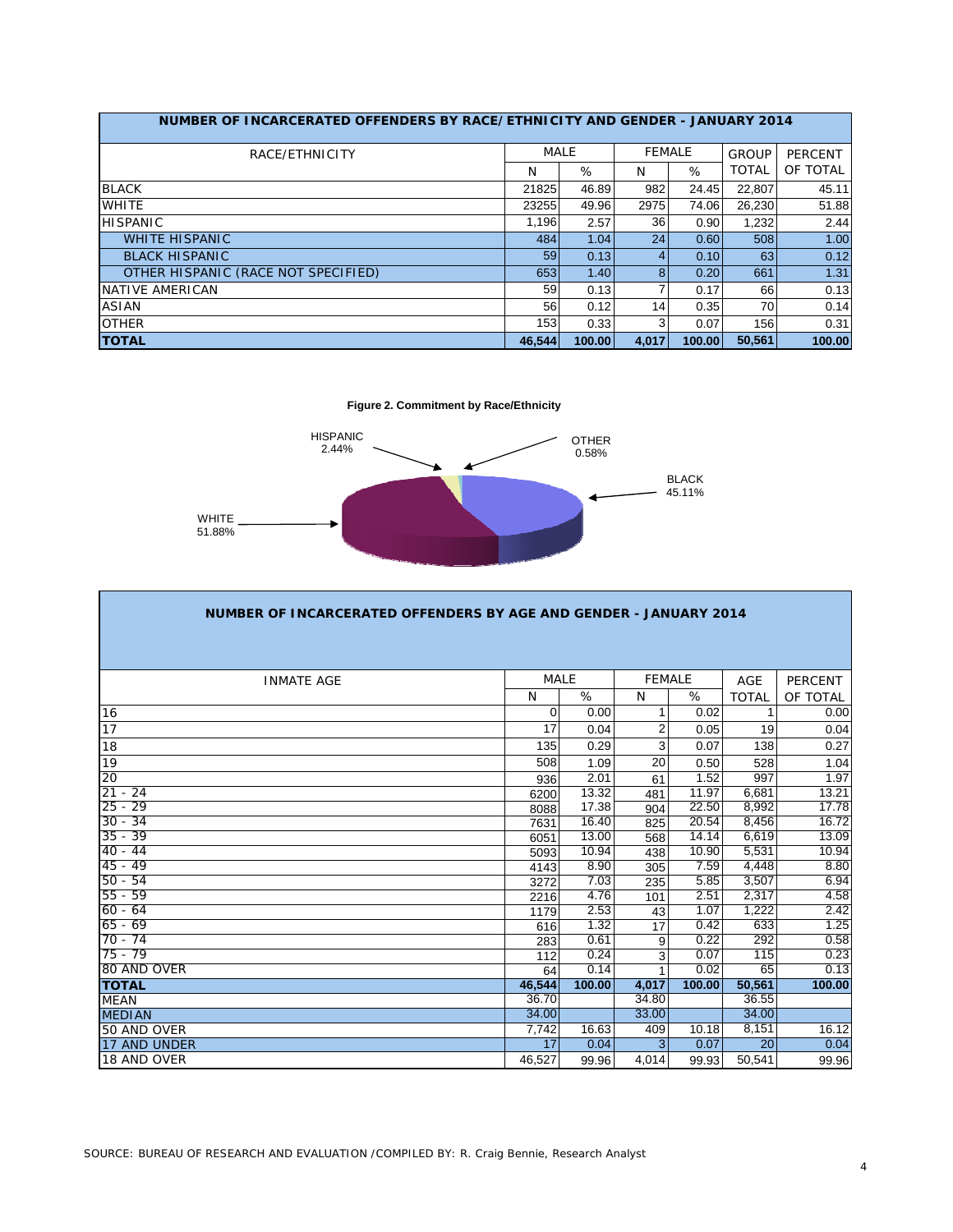|                   |              |              |                         |              |              |              | AGE OF INCARCERATED OFFENDERS BY GENDER AND RACE - JANUARY 2014 |              |              |              |              |          |
|-------------------|--------------|--------------|-------------------------|--------------|--------------|--------------|-----------------------------------------------------------------|--------------|--------------|--------------|--------------|----------|
| <b>INMATE AGE</b> |              | <b>MALE</b>  | <b>FEMALE</b>           |              |              | <b>BLACK</b> | <b>WHITE</b>                                                    |              |              | <b>OTHER</b> | AGE          | PERCENT  |
|                   | N            | ℅            | N                       | $\%$         | N            | %            | N                                                               | %            | N            | %            | <b>TOTAL</b> | OF TOTAL |
| 16.00             | $\mathbf 0$  | 0.00         | $\mathbf{1}$            | 0.02         | $\mathbf{1}$ | 0.00         | 0                                                               | 0.00         | $\mathbf 0$  | 0.00         | $\mathbf{1}$ | 0.00     |
| 17.00             | 17           | 0.04         | $\overline{\mathbf{c}}$ | 0.05         | 16           | 0.07         | 2                                                               | 0.01         | 1            | 0.07         | 19           | 0.04     |
| 18.00             | 135          | 0.29         | 3                       | 0.07         | 100          | 0.44         | 34                                                              | 0.13         | 4            | 0.26         | 138          | 0.27     |
| 19.00             | 508          | 1.09         | 20                      | 0.50         | 365          | 1.60         | 144                                                             | 0.55         | 19           | 1.25         | 528          | 1.04     |
| 20.00             | 936          | 2.01         | 61                      | 1.52         | 639          | 2.80         | 342                                                             | 1.30         | 16           | 1.05         | 997          | 1.97     |
| 21.00             | 1306         | 2.81         | 78                      | 1.94         | 875          | 3.84         | 480                                                             | 1.83         | 29           | 1.90         | 1,384        | 2.74     |
| 22.00             | 1564         | 3.36         | 114                     | 2.84         | 983          | 4.31         | 651                                                             | 2.48         | 44           | 2.89         | 1,678        | 3.32     |
| 23.00             | 1616         | 3.47         | 141                     | 3.51         | 945          | 4.14         | 766                                                             | 2.92         | 46           | 3.02         | 1,757        | 3.48     |
| 24.00             | 1714         | 3.68         | 148                     | 3.68         | 999          | 4.38         | 800                                                             | 3.05         | 63           | 4.13         | 1,862        | 3.68     |
| 25.00             | 1621         | 3.48         | 164                     | 4.08         | 931          | 4.08         | 807                                                             | 3.08         | 47           | 3.08         | 1,785        | 3.53     |
| 26.00             | 1621         | 3.48         | 186                     | 4.63         | 890          | 3.90         | 857                                                             | 3.27         | 60           | 3.94         | 1,807        | 3.57     |
| 27.00             | 1642         | 3.53         | 188                     | 4.68         | 801          | 3.51         | 982                                                             | 3.74         | 47           | 3.08         | 1,830        | 3.62     |
| 28.00             | 1659         | 3.56         | 178                     | 4.43         | 752          | 3.30         | 1028                                                            | 3.92         | 57           | 3.74         | 1,837        | 3.63     |
| 29.00             | 1545         | 3.32         | 188                     | 4.68         | 742          | 3.25         | 935                                                             | 3.56         | 56           | 3.67         | 1,733        | 3.43     |
| 30.00             | 1592         | 3.42         | 168                     | 4.18         | 794          | 3.48         | 914                                                             | 3.48         | 52           | 3.41         | 1,760        | 3.48     |
| 31.00             | 1464         | 3.15         | 173                     | 4.31         | 697          | 3.06         | 893                                                             | 3.40         | 47           | 3.08         | 1,637        | 3.24     |
| 32.00             | 1546         | 3.32         | 158                     | 3.93         | 730          | 3.20         | 919                                                             | 3.50         | 55           | 3.61         | 1,704        | 3.37     |
| 33.00             | 1562         | 3.36         | 177                     | 4.41         | 753          | 3.30         | 928                                                             | 3.54         | 58           | 3.81         | 1,739        | 3.44     |
| 34.00             | 1467         | 3.15         | 149                     | 3.71         | 732          | 3.21         | 830                                                             | 3.16         | 54           | 3.54         | 1,616        | 3.20     |
| 35.00             | 1405         | 3.02         | 137                     | 3.41         | 689          | 3.02         | 804                                                             | 3.07         | 49           | 3.22         | 1.542        | 3.05     |
| 36.00             | 1245         | 2.67         | 111                     | 2.76         | 603          | 2.64         | 702                                                             | 2.68         | 51           | 3.35         | 1,356        | 2.68     |
| 37.00             | 1190         | 2.56         | 105                     | 2.61         | 559          | 2.45         | 682                                                             | 2.60         | 54           | 3.54         | 1,295        | 2.56     |
| 38.00             | 1163         | 2.50         | 114                     | 2.84         | 538          | 2.36         | 699                                                             | 2.66         | 40           | 2.62         | 1,277        | 2.53     |
| 39.00             | 1048         | 2.25         | 101                     | 2.51         | 503          | 2.21         | 603                                                             | 2.30         | 43           | 2.82         | 1,149        | 2.27     |
| 40.00             | 1012         | 2.17         | 75                      | 1.87         | 480          | 2.10         | 570                                                             | 2.17         | 37           | 2.43         | 1,087        | 2.15     |
|                   |              |              |                         |              |              |              |                                                                 |              |              |              |              |          |
| 41.00             | 1044<br>1091 | 2.24<br>2.34 | 92<br>96                | 2.29<br>2.39 | 478<br>489   | 2.10<br>2.14 | 618<br>661                                                      | 2.36<br>2.52 | 40<br>37     | 2.62<br>2.43 | 1,136        | 2.25     |
| 42.00             |              |              | 95                      |              | 470          |              |                                                                 |              |              | 2.36         | 1,187        | 2.35     |
| 43.00             | 1027         | 2.21<br>1.97 |                         | 2.36         |              | 2.06         | 616                                                             | 2.35<br>2.17 | 36           |              | 1,122<br>999 | 2.22     |
| 44.00             | 919          |              | 80                      | 1.99         | 394          | 1.73         | 569                                                             |              | 36           | 2.36         |              | 1.98     |
| 45.00             | 884          | 1.90         | 65                      | 1.62         | 382          | 1.67         | 543                                                             | 2.07         | 24           | 1.57         | 949          | 1.88     |
| 46.00             | 858          | 1.84         | 59                      | 1.47         | 343          | 1.50         | 547                                                             | 2.09         | 27           | 1.77         | 917          | 1.81     |
| 47.00             | 843          | 1.81         | 64                      | 1.59         | 339          | 1.49         | 533                                                             | 2.03         | 35           | 2.30         | 907          | 1.79     |
| 48.00             | 782          | 1.68         | 68                      | 1.69         | 348          | 1.53         | 483                                                             | 1.84         | 19           | 1.25         | 850          | 1.68     |
| 49.00             | 776          | 1.67         | 49                      | 1.22         | 292          | 1.28         | 515                                                             | 1.96         | 18           | 1.18         | 825          | 1.63     |
| 50.00             | 756          | 1.62         | 57                      | 1.42         | 311          | 1.36         | 479                                                             | 1.83         | 23           | 1.51         | 813          | 1.61     |
| 51.00             | 681          | 1.46         | 50                      | 1.24         | 281          | 1.23         | 426                                                             | 1.62         | 24           | 1.57         | 731          | 1.45     |
| 52.00             | 655          | 1.41         | 35                      | 0.87         | 279          | 1.22         | 383                                                             | 1.46         | 28           | 1.84         | 690          | 1.36     |
| 53.00             | 620          | 1.33         | 49                      | 1.22         | 280          | 1.23         | 377                                                             | 1.44         | 12           | 0.79         | 669          | 1.32     |
| 54.00             | 560          | 1.20         | 44                      | 1.10         | 258          | 1.13         | 327                                                             | 1.25         | 19           | 1.25         | 604          | 1.19     |
| 55.00             | 562          | 1.21         | 23                      | 0.57         | 244          | 1.07         | 322                                                             | 1.23         | 19           | 1.25         | 585          | 1.16     |
| 56.00             | 513          | 1.10         | 21                      | 0.52         | 223          | 0.98         | 299                                                             | 1.14         | 12           | 0.79         | 534          | 1.06     |
| 57.00             | 442          | 0.95         | 19                      | 0.47         | 205          | 0.90         | 244                                                             | 0.93         | 12           | 0.79         | 461          | 0.91     |
| 58.00             | 369          | 0.79         | 27                      | 0.67         | 160          | 0.70         | 227                                                             | 0.87         | 9            | 0.59         | 396          | 0.78     |
| 59.00             | 330          | 0.71         | 11                      | 0.27         | 139          | 0.61         | 199                                                             | 0.76         | 3            | 0.20         | 341          | 0.67     |
| 60.00             | 312          | 0.67         | 8                       | 0.20         | 131          | 0.57         | 175                                                             | 0.67         | 14           | 0.92         | 320          | 0.63     |
| 61.00             | 260          | 0.56         | 9                       | 0.22         | 113          | 0.50         | 150                                                             | 0.57         | 6            | 0.39         | 269          | 0.53     |
| 62.00             | 199          | 0.43         | 8                       | 0.20         | 92           | 0.40         | 110                                                             | 0.42         | 5            | 0.33         | 207          | 0.41     |
| 63.00             | 213          | 0.46         | 10                      | 0.25         | 90           | 0.39         | 129                                                             | 0.49         | 4            | 0.26         | 223          | 0.44     |
| 64.00             | 195          | 0.42         | 8                       | 0.20         | 70           | 0.31         | 130                                                             | 0.50         | 3            | 0.20         | 203          | 0.40     |
| 65.00             | 171          | 0.37         | $\overline{7}$          | 0.17         | 48           | 0.21         | 124                                                             | 0.47         | 6            | 0.39         | 178          | 0.35     |
| 66.00             | 128          | 0.28         | $\overline{c}$          | 0.05         | 41           | 0.18         | 86                                                              | 0.33         | 3            | 0.20         | 130          | 0.26     |
| 67.00             | 141          | 0.30         | $\overline{\mathbf{c}}$ | 0.05         | 44           | 0.19         | 97                                                              | 0.37         | 2            | 0.13         | 143          | 0.28     |
| 68.00             | 92           | 0.20         | 3                       | 0.07         | 32           | 0.14         | 62                                                              | 0.24         | $\mathbf{1}$ | 0.07         | 95           | 0.19     |
| 69.00             | 84           | 0.18         | 3                       | 0.07         | 17           | 0.07         | 67                                                              | 0.26         | 3            | 0.20         | 87           | 0.17     |
| 70 AND OVER       | 459          | 0.99         | 13                      | 0.32         | 97           | 0.43         | 360                                                             | 1.37         | 15           | 0.98         | 472          | 0.93     |
| <b>TOTAL</b>      | 46,544       | 100.00       | 4,017                   | 100.00       | 22,807       | 100.00       | 26,230                                                          | 100.00       | 1,524        | 100.00       | 50,561       | 100.00   |
| <b>MEAN</b>       | 36.70        |              | 34.80                   |              | 34.99        |              | 37.90                                                           |              | 36.50        |              | 36.55        |          |
| <b>MEDIAN</b>     | 34.00        |              | 33.00                   |              | 33.00        |              | 35.00                                                           |              | 35.00        |              | 34.00        |          |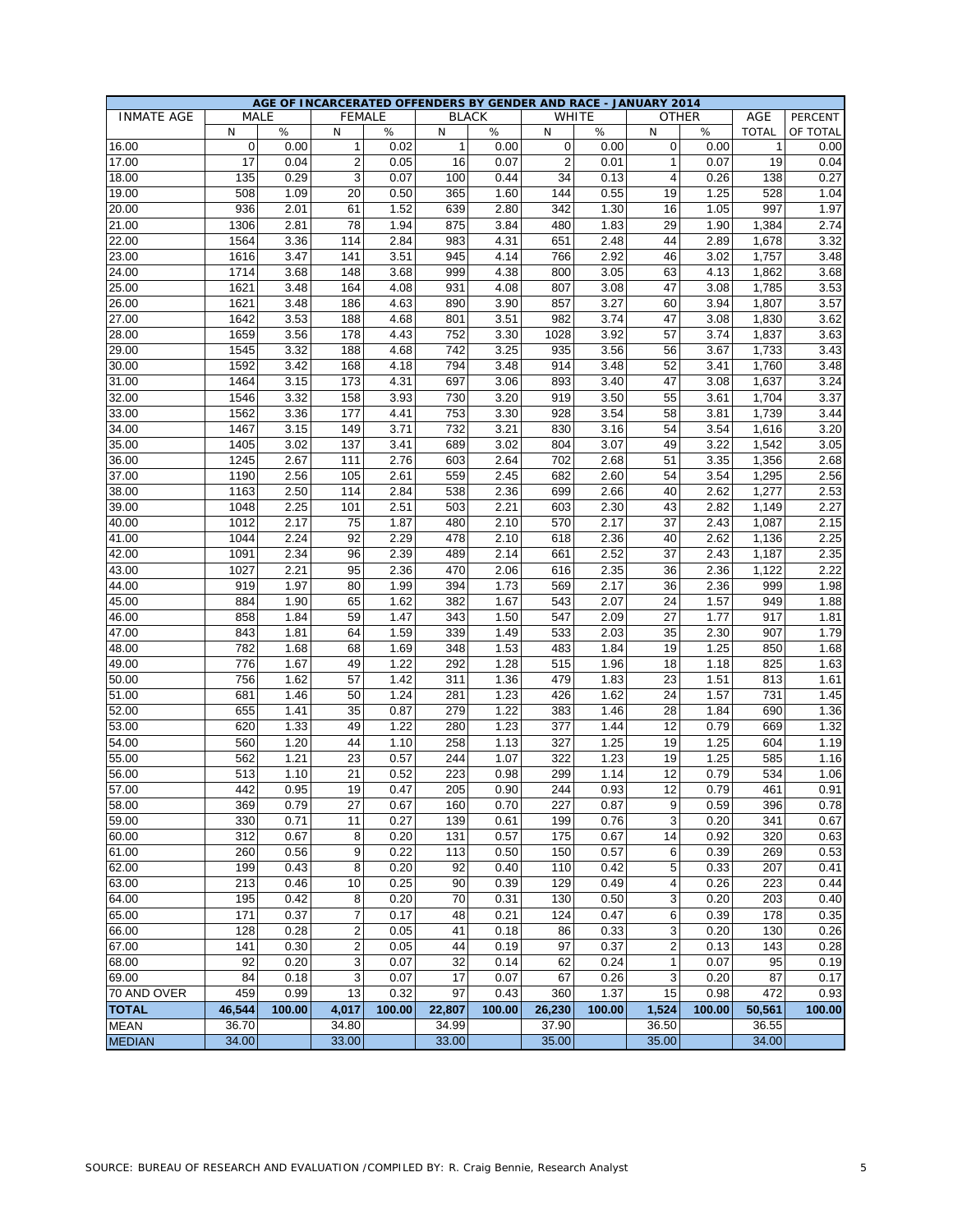| NUMBER OF INCARCERATED SENATE BILL 2 (SB2) OFFENDERS, BY FELONY LEVEL OF MOST |                                                                                  |                                                                                                  |       |        | SERIOUS CONVICTION OFFENSE, GENDER AND LENGTH OF AGGREGATE SENTENCE, |       |               |       |        |        |        |        |  |  |
|-------------------------------------------------------------------------------|----------------------------------------------------------------------------------|--------------------------------------------------------------------------------------------------|-------|--------|----------------------------------------------------------------------|-------|---------------|-------|--------|--------|--------|--------|--|--|
|                                                                               | January 2014<br>MINIMUM, AVERAGE AND<br>MINIMUM, AVERAGE AND                     |                                                                                                  |       |        |                                                                      |       |               |       |        |        |        |        |  |  |
| FELONY/SENTENCE CATEGORY                                                      | MALE                                                                             |                                                                                                  |       |        |                                                                      |       | <b>FEMALE</b> |       |        |        |        | TOTAL* |  |  |
|                                                                               |                                                                                  | <b>MAXIMUM SENTENCE</b><br><b>MAXIMUM SENTENCE</b>                                               |       |        |                                                                      |       |               |       |        |        |        |        |  |  |
|                                                                               |                                                                                  | TERM (IN MONTHS)<br>TERM (IN MONTHS)<br>N                                                        |       |        |                                                                      |       |               |       |        |        |        |        |  |  |
|                                                                               | N                                                                                | %<br>%<br><b>AVG</b><br><b>AVG</b><br><b>MIN</b><br><b>MAX</b><br><b>MAX</b><br>N.<br><b>MIN</b> |       |        |                                                                      |       |               |       |        |        |        | %      |  |  |
| <b>DEATH</b>                                                                  | 67                                                                               | 0.25                                                                                             | N/A   | N/A    | N/A                                                                  |       | 0.05          | N/A   | N/A    | N/A    | 68     | 0.24   |  |  |
| LIFE.                                                                         | 3370                                                                             | 12.68                                                                                            | N/A   | N/A    | N/A                                                                  | 201   | 9.66          | N/A   | N/A    | N/A    | 3.571  | 12.46  |  |  |
| <b>FIRST</b>                                                                  | 10108                                                                            | 38.04                                                                                            | 4.00  | 146.89 | 2520.00                                                              | 522   | 25.10         | 36.00 | 119.47 | 780.00 | 10,630 | 37.10  |  |  |
| <b>SECOND</b>                                                                 | 6155                                                                             | 23.16                                                                                            | 12.00 | 83.42  | 1320.00                                                              | 464   | 22.31         | 24.00 | 71.49  | 612.00 | 6,619  | 23.10  |  |  |
| THIRD                                                                         | 4843                                                                             | 18.22                                                                                            | 9.00  | 63.91  | 528.00                                                               | 444   | 21.35         | 6.00  | 46.49  | 300.00 | 5,287  | 18.45  |  |  |
| <b>FOURTH</b>                                                                 | 1174                                                                             | 4.42                                                                                             | 6.00  | 39.97  | 695.00                                                               | 233   | 11.20         | 6.00  | 29.67  | 180.00 | 1,407  | 4.91   |  |  |
| <b>FIFTH</b>                                                                  | 3.23<br>858<br>4.00<br>30.83<br>300.00<br>215<br>4.00<br>21.30<br>96.00<br>10.34 |                                                                                                  |       |        |                                                                      |       |               |       |        | 1.073  | 3.74   |        |  |  |
| <b>TOTAL SENATE BILL 2</b>                                                    | 26,575                                                                           | 100.00                                                                                           |       |        |                                                                      | 2,080 | 100.00        |       |        |        | 28,655 | 100.00 |  |  |
| <b>S OF TOTAL INCARCERATED</b>                                                |                                                                                  | 52.56                                                                                            |       |        |                                                                      |       | 4.11          |       |        |        |        | 56.67  |  |  |

\* INCLUDES 'HYBRID' COMMITMENTS WITH BOTH PRE-SB2 AND SB2 OFFENSES AND SENTENCE STRUCTURE. BASED ON AGGREGATE MINIMUM TERMS FOR CASES WITH COMBINED INDETERMINATE SENTENCES.

#### **NUMBER OF INCARCERATED PRE-SB2 OFFENDERS, BY FELONY LEVEL OF MOST SERIOUS CONVICTION OFFENSE, GENDER AND LENGTH OF AGGREGATE SENTENCE,**

| FELONY/SENTENCE CATEGORY       |       | <b>MALE</b> |                                 |                         | MINIMUM, AVERAGE AND |                | <b>FEMALE</b> | MINIMUM, AVERAGE AND |                         |            | <b>TOTAL</b> |        |
|--------------------------------|-------|-------------|---------------------------------|-------------------------|----------------------|----------------|---------------|----------------------|-------------------------|------------|--------------|--------|
|                                |       |             |                                 | <b>MAXIMUM SENTENCE</b> |                      |                |               |                      | <b>MAXIMUM SENTENCE</b> |            |              |        |
|                                |       |             |                                 | TERM (IN MONTHS)**      |                      |                |               |                      | TERM (IN MONTHS)**      |            |              |        |
|                                | N.    | %           | <b>MIN</b><br>AVG<br><b>MAX</b> |                         |                      | N              | %             | <b>MIN</b>           | AVG                     | <b>MAX</b> | N.           | %      |
| <b>DEATH</b>                   | 69    | 1.58        | N/A                             | N/A                     | N/A                  | $\Omega$       | 0.00          | N/A                  | N/A                     | N/A        | 69           | 1.54   |
| LIFE.                          | 2359  | 53.98       | N/A                             | N/A                     | N/A                  | 91             | 72.80         | N/A                  | N/A                     | N/A        | 2,450        | 54.51  |
| <b>FIRST</b>                   | 1747  | 39.98       | 24.00                           | 200.80                  | 3876.00              | 29             | 23.20         | 60.00                | 145.38                  | 840.00     | 1.776        | 39.51  |
| <b>SECOND</b>                  | 139   | 3.18        | 24.00                           | 128.26                  | 504.00               | $\overline{3}$ | 2.40          | 24.00                | 76.00                   | 156.00     | 142          | 3.16   |
| <b>THIRD INDETERMINATE</b>     | 5     | 0.11        | 60.00                           | 148.80                  | 180.00               | $\Omega$       | 0.00          | N/A                  | N/A                     | N/A        | 5            | 0.11   |
| THIRD DETERMINATE              | 44    | 1.01        | 24.00                           | 124.91                  | 360.00               | 2              | 1.60          | 50.00                | 103.02                  | 156.00     | 46           | 1.02   |
| <b>FOURTH INDETERMINATE</b>    | 3     | 0.07        | 36.00                           | 54.00                   | 90.00                | 0              | 0.00          | N/A                  | N/A                     | N/A        | 3            | 0.07   |
| <b>FOURTH DETERMINATE</b>      | 4     | 0.09        | 29.76                           | 74.94                   | 132.00               | $\Omega$       | 0.00          | N/A                  | N/A                     | N/A        |              | 0.09   |
| <b>TOTAL PRE-SB2</b>           | 4.370 | 100.00      |                                 |                         |                      | 125            | 100.00        |                      |                         |            | 4,495        | 100.00 |
| <b>S OF TOTAL INCARCERATED</b> |       | 8.64        |                                 |                         |                      |                | 0.25          |                      |                         |            |              | 8.89   |

\*\* FOR INDEFINITE SENTENCE TERMS, THE MINIMUM, AVERAGE AND MAXIMUM VALUES REFER TO THE DISTRIBUTION OF THE AGGREGATE MINIMUM SENTENCE.

#### **NUMBER OF INCARCERATED HB86 OFFENDERS, BY FELONY LEVEL OF MOST SERIOUS CONVICTION OFFENSE, GENDER AND LENGTH OF AGGREGATE SENTENCE,**

| FELONY/SENTENCE CATEGORY       | MALE   |        | MINIMUM, AVERAGE AND<br><b>MAXIMUM SENTENCE</b><br>TERM (IN MONTHS) |       |         | FEMALE |        | MINIMUM, AVERAGE AND | <b>MAXIMUM SENTENCE</b><br>TERM (IN MONTHS) | TOTAL***   |        |        |
|--------------------------------|--------|--------|---------------------------------------------------------------------|-------|---------|--------|--------|----------------------|---------------------------------------------|------------|--------|--------|
|                                | N.     | %      | %<br><b>AVG</b><br><b>MIN</b><br><b>MAX</b><br>N                    |       |         |        |        | <b>MIN</b>           | <b>AVG</b>                                  | <b>MAX</b> | N      | %      |
| <b>DEATH</b>                   |        | 0.01   | N/A                                                                 | N/A   | N/A     | 0      | 0.00   | N/A                  | N/A                                         | N/A        | っ      | 0.01   |
| <b>LIFE</b>                    | 254    | 1.63   | N/A                                                                 | N/A   | N/A     | 15     | 0.83   | N/A                  | N/A                                         | N/A        | 269    | 1.55   |
| <b>FIRST</b>                   | 2296   | 14.72  | 24.00                                                               | 92.21 | 1571.00 | 153    | 8.44   | 36.00                | 67.19                                       | 300.00     | 2.449  | 14.07  |
| <b>SECOND</b>                  | 4065   | 26.06  | 9.00                                                                | 51.88 | 432.00  | 409    | 22.57  | 18.00                | 48.69                                       | 240.00     | 4.474  | 25.70  |
| <b>THIRD</b>                   | 4916   | 31.51  | 6.00                                                                | 31.86 | 300.00  | 596    | 32.89  | 9.00                 | 29.35                                       | 120.00     | 5.512  | 31.66  |
| <b>FOURTH</b>                  | 2255   | 14.46  | 4.00                                                                | 19.04 | 192.00  | 260    | 14.35  | 6.00                 | 20.20                                       | 104.00     | 2,515  | 14.44  |
| <b>FIFTH</b>                   | 1811   | 11.61  | 2.00                                                                | 14.64 | 126.00  | 379    | 20.92  | 5.64                 | 14.21                                       | 59.00      | 2.190  | 12.58  |
| <b>TOTAL HB86</b>              | 15,599 | 100.00 |                                                                     |       |         | 1,812  | 100.00 |                      |                                             |            | 17,411 | 100.00 |
| <b>% OF TOTAL INCARCERATED</b> |        | 30.85  |                                                                     |       |         |        | 3.58   |                      |                                             |            |        | 34.44  |

\*\*\* INCLUDES 'HYBRID' COMMITMENTS WITH BOTH PRE-HB86 AND HB86 OFFENSES AND SENTENCE STRUCTURE.

| ALL INCARCERATED OFFENDERS BY FELONY LEVEL OF MOST SERIOUS CONVICTION OFFENSE, GENDER AND LENGTH OF AGGREGATE SENTENCE |        |        |                         |        |            |               |        |                      |        |            |              |        |
|------------------------------------------------------------------------------------------------------------------------|--------|--------|-------------------------|--------|------------|---------------|--------|----------------------|--------|------------|--------------|--------|
| FELONY/SENTENCE CATEGORY                                                                                               | MALE   |        | MINIMUM, AVERAGE AND    |        |            | <b>FEMALE</b> |        | MINIMUM, AVERAGE AND |        |            | <b>TOTAL</b> |        |
|                                                                                                                        |        |        | <b>MAXIMUM SENTENCE</b> |        |            |               |        | MAXIMUM SENTENCE     |        |            |              |        |
|                                                                                                                        |        |        | TERM (IN MONTHS)        |        |            |               |        | TERM (IN MONTHS)     |        |            |              |        |
|                                                                                                                        | Ν      | %      | <b>MIN</b>              | AVG.   | <b>MAX</b> | N             | $\%$   | <b>MIN</b>           | AVG    | <b>MAX</b> | N            | %      |
| LIFE/DEATH                                                                                                             | 6121   | 13.15  | N/A                     | N/A    | N/A        | 308           | 7.67   | N/A                  | N/A    | N/A        | 6.429        | 12.72  |
| <b>FIRST</b>                                                                                                           | 14153  | 30.41  | 4.00                    | 144.66 | 3876.00    | 704           | 17.53  | 12.00                | 109.17 | 840.00     | 14.857       | 29.38  |
| <b>SECOND</b>                                                                                                          | 10358  | 22.25  | 9.00                    | 71.65  | 1320.00    | 876           | 21.81  | 18.00                | 60.86  | 612.00     | 11.234       | 22.22  |
| <b>THIRD</b>                                                                                                           | 9807   | 21.07  | 6.00                    | 48.11  | 528.00     | 1042          | 25.94  | 6.00                 | 36.79  | 300.00     | 10.849       | 21.46  |
| <b>FOURTH</b>                                                                                                          | 3436   | 7.38   | 4.00                    | 26.26  | 695.00     | 493           | 12.27  | 6.00                 | 24.67  | 180.00     | 3,929        | 7.77   |
| <b>FIFTH</b>                                                                                                           | 2669   | 5.73   | 2.00                    | 19.85  | 300.00     | 594           | 14.79  | 4.00                 | 16.78  | 96.00      | 3.263        | 6.45   |
| <b>TOTAL POPULATION</b>                                                                                                | 46.544 | 100.00 |                         |        |            | 4.017         | 100.00 |                      |        |            | 50.561       | 100.00 |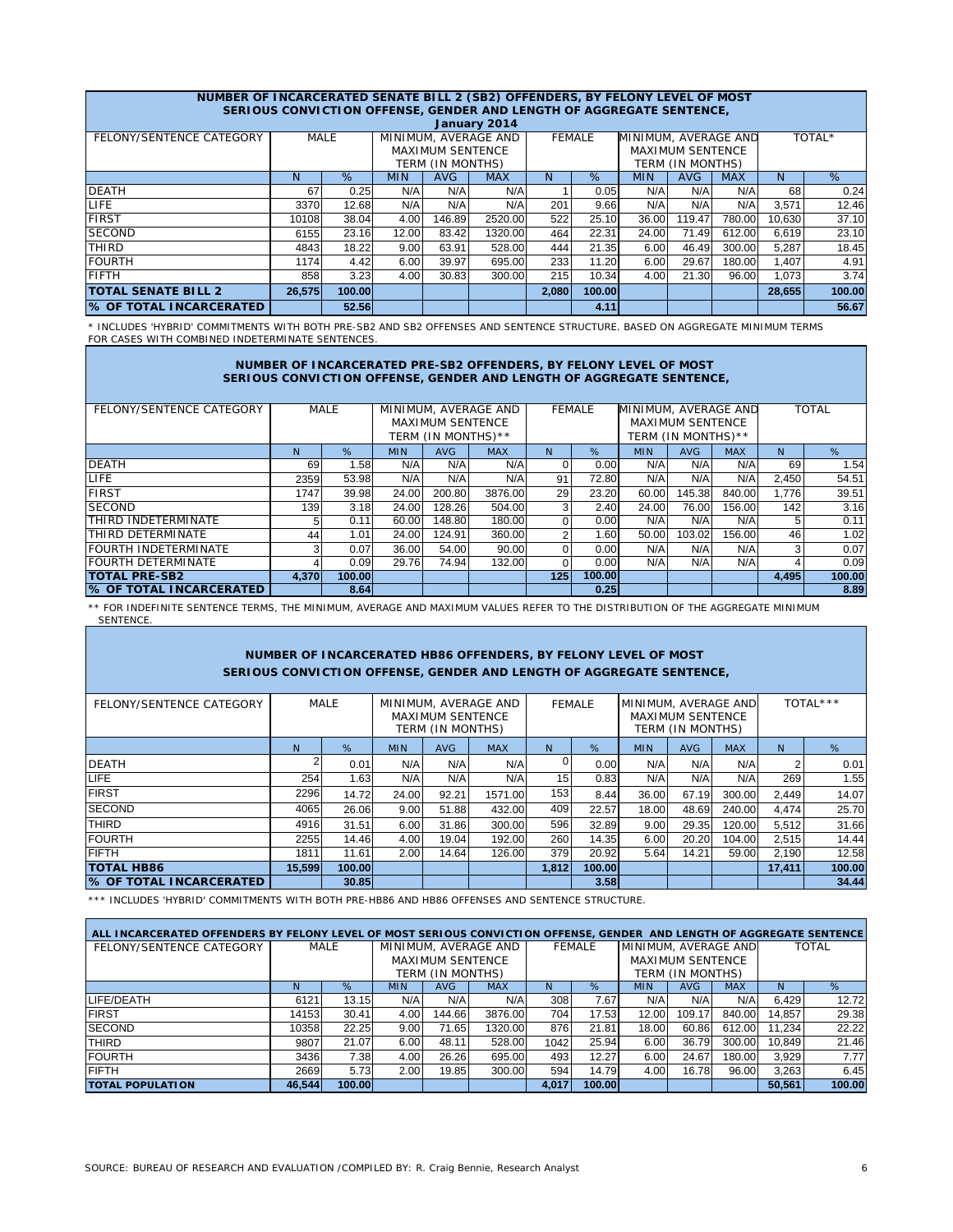| <b>Jan-14</b><br>NUMBER OF INCARCERATED OFFENDERS BY MOST SERIOUS COMMITMENT OFFENSE<br>Sorted by Gender and Sentencing Code |                    |                         |                     |                               |                            |                                        |                       |                      |  |
|------------------------------------------------------------------------------------------------------------------------------|--------------------|-------------------------|---------------------|-------------------------------|----------------------------|----------------------------------------|-----------------------|----------------------|--|
| MOST SERIOUS OFFENSE*                                                                                                        | PRE-SB2<br>MALE    | SB <sub>2</sub><br>MALE | <b>HB86</b><br>MALE | PRE-SB2<br>FEMALE FEMALE      | SB <sub>2</sub>            | <b>HB86</b><br><b>FEMALE</b>           | DEPT.<br><b>TOTAL</b> | % OF<br><b>TOTAL</b> |  |
| CRIMES AGAINST PERSONS (EXCLUDING SEX OFFENSES)                                                                              | 2.791              | 12.627                  | 4.943               | 103                           | 942                        | 449                                    | 21,855                | 43.23                |  |
| ABDUCTION (INCLUDES CHILD STEALING)                                                                                          | 7                  | 81                      | 82                  | $\mathbf 0$                   | $\mathbf 0$                | 2                                      | 172                   | .34                  |  |
| ATTEMPTED ABDUCTION                                                                                                          | $\mathbf 0$        | 3                       | 14                  | $\mathbf 0$                   | $\mathbf 0$                | $\mathbf{1}$                           | 18                    | .04                  |  |
| AGGRAVATED ARSON                                                                                                             | 14                 | 74                      | 33                  | $\overline{2}$                | 11                         | 9                                      | 143                   | .28                  |  |
| ATTEMPTED AGGRAVATED ARSON                                                                                                   | $\mathbf{1}$       | 68                      | 44                  | $\mathbf 0$                   | $\overline{7}$             | 14                                     | 134                   | .27                  |  |
| AGGRAVATED ASSAULT                                                                                                           | $\overline{2}$     | 38                      | 134                 | $\Omega$                      | $\overline{4}$             | 16                                     | 194                   | .38                  |  |
| AGGRAVATED MURDER<br>ATTEMPTED AGGRAVATED MURDER                                                                             | 1,328              | 1,143                   | 90                  | 48<br>$\mathbf{1}$            | 78                         | 8<br>$\overline{2}$                    | 2,695                 | 5.33                 |  |
| <b>AGGRAVATED RIOT</b>                                                                                                       | 35<br>$\Omega$     | 61<br>$\overline{4}$    | 6<br>3              | $\mathbf 0$                   | 15<br>$\Omega$             | 0                                      | 120<br>$\overline{7}$ | .24<br>.01           |  |
| AGGRAVATED ROBBERY                                                                                                           | 200                | 3,224                   | 865                 | 1                             | 128                        | 42                                     | 4,460                 | 8.82                 |  |
| ATTEMPTED AGGRAVATED ROBBERY                                                                                                 | $\Omega$           | 52                      | 25                  | $\mathbf 0$                   | $\overline{4}$             | $\mathbf{1}$                           | 82                    | .16                  |  |
| AGGRAVATED VEHICULAR ASSAULT                                                                                                 | $\mathbf 0$        | 123                     | 91                  | $\mathbf 0$                   | 14                         | 15                                     | 243                   | .48                  |  |
| AGGRAVATED VEHICULAR HOMICIDE                                                                                                | 3                  | 187                     | 63                  | $\mathbf{1}$                  | 53                         | 14                                     | 321                   | .63                  |  |
| <b>ARMED ROBBERY</b>                                                                                                         | 9                  | 0                       | $\pmb{0}$           | $\mathbf 0$                   | $\mathbf 0$                | $\mathbf 0$                            | 9                     | .02                  |  |
| <b>ASSAULT</b>                                                                                                               | $\mathbf 0$        | 26                      | 75                  | $\mathbf 0$                   | $\overline{4}$             | 15                                     | 120                   | .24                  |  |
| CHILD ENDANGERMENT                                                                                                           | 3                  | 127                     | 102                 | 1                             | 51                         | 50                                     | 334                   | .66                  |  |
| CONTAMINATING SUBSTANCE/FOOD                                                                                                 | $\Omega$           | $\overline{2}$          | $\mathbf{1}$        | $\mathbf 0$                   | $\mathbf{1}$               | $\mathbf 0$                            | $\overline{4}$        | .01                  |  |
| COMPULSION TO INVOLUNTARY SERVITUDE                                                                                          | $\mathbf 0$        | 0                       | 1                   | $\mathbf 0$                   | $\mathbf 0$                | $\mathbf 0$                            | 1                     | .00                  |  |
| DOMESTIC VIOLENCE                                                                                                            | $\mathbf 0$        | 220                     | 537                 | 0                             | 5                          | $\overline{7}$                         | 769                   | 1.52                 |  |
| <b>EXTORTION</b>                                                                                                             | $\mathbf 0$        | 5                       | $\overline{4}$      | $\mathbf 0$                   | $\mathbf{1}$               | $\mathbf{1}$                           | 11                    | .02                  |  |
| FELONIOUS ASSAULT                                                                                                            | 45<br>$\mathbf 0$  | 1,891                   | 904                 | $\mathbf{1}$<br>$\mathbf 0$   | 116                        | 75                                     | 3,032                 | 6.00                 |  |
| ATTEMPTED FELONIOUS ASSAULT<br>INVOLUNTARY MANSLAUGHTER                                                                      | 97                 | 138<br>778              | 174<br>133          | 10                            | 14<br>113                  | 20<br>18                               | 346<br>1,149          | .68<br>2.27          |  |
| KIDNAPPING                                                                                                                   | 131                | 557                     | 121                 | $\mathbf{1}$                  | 19                         | 3                                      | 832                   | 1.65                 |  |
| MANSLAUGHTER                                                                                                                 | 2                  | 0                       | $\mathbf 0$         | $\mathbf 0$                   | $\mathbf 0$                | $\Omega$                               | 2                     | .00                  |  |
| MENACING                                                                                                                     | $\mathbf 0$        | 11                      | 22                  | $\mathbf 0$                   | $\mathbf{1}$               | 0                                      | 34                    | .07                  |  |
| <b>MURDER</b>                                                                                                                | 798                | 1,399                   | 99                  | 34                            | 109                        | 7                                      | 2,446                 | 4.84                 |  |
| ATTEMPTED MURDER                                                                                                             | 44                 | 446                     | 64                  | $\mathbf 0$                   | 31                         | $\overline{2}$                         | 587                   | 1.16                 |  |
| MURDER OF A PEACE OFFICER                                                                                                    | $\overline{4}$     | 0                       | $\mathbf 0$         | $\mathbf 0$                   | $\mathbf 0$                | $\Omega$                               | $\overline{4}$        | .01                  |  |
| NEGLIGENT HOMICIDE                                                                                                           | $\Omega$           | $\mathbf{1}$            | $\mathbf 0$         | $\mathbf 0$                   | $\mathbf 0$                | 0                                      | $\mathbf{1}$          | .00                  |  |
| NONSUPPORT OF DEPENDENTS                                                                                                     | $\mathbf 0$        | 190                     | 45                  | $\Omega$                      | 22                         | $\overline{2}$                         | 259                   | .51                  |  |
| PATIENT ABUSE/NEGLECT                                                                                                        | $\mathbf 0$        | 1                       | $\mathbf 0$         | $\mathbf 0$                   | $\mathbf{1}$               | 0                                      | 2                     | .00                  |  |
| PERMITTING CHILD ABUSE                                                                                                       | $\mathbf 0$        | 3                       | $\mathbf 0$         | $\mathbf 0$                   | $\overline{2}$             | $\mathbf{1}$                           | 6                     | .01                  |  |
| <b>ROBBERY</b>                                                                                                               | 25                 | 1.033                   | 753                 | $\mathbf 0$                   | 62                         | 71                                     | 1.944                 | 3.84                 |  |
| ATTEMPTED ROBBERY                                                                                                            | $\mathbf{1}$       | 350                     | 420                 | $\mathbf{1}$                  | 43                         | 49                                     | 864                   | 1.71                 |  |
| VOLUNTARY MANSLAUGHTER<br>ATTEMPTED VOLUNTARY MANSLAUGHTER                                                                   | 41<br>$\mathbf{1}$ | 389<br>$\overline{2}$   | 38<br>$\mathbf 0$   | $\overline{2}$<br>$\mathbf 0$ | 33<br>$\mathbf 0$          | $\overline{\mathbf{4}}$<br>$\mathbf 0$ | 507<br>3              | 1.00<br>.01          |  |
| <b>SEX OFFENSES</b>                                                                                                          | 1,348              | 4,760                   | 1,222               | 18                            | 77                         | 36                                     | 7,461                 | 14.76                |  |
| COMPELLING PROSTITUTION                                                                                                      | 0                  | 10                      | 7                   | $\mathbf 0$                   | $\overline{2}$             | $\overline{2}$                         | 21                    | .04                  |  |
| UNLAWFUL CONDUCT WITH A MINOR                                                                                                | 3                  | 273                     | 153                 | 0                             | $\overline{7}$             | 13                                     | 449                   | .89                  |  |
| ATTEMPTED UNLAWFUL CONDUCT WITH A MINOR                                                                                      | $\mathbf 0$        | $\overline{2}$          | $\overline{4}$      | 0                             | $\mathbf 0$                | 0                                      | 6                     | .01                  |  |
| DISSEMINATING MATTER HARMFUL TO JUVENILES                                                                                    | $\mathbf 0$        | 3                       | $\overline{5}$      | $\mathbf 0$                   | $\mathbf 0$                | $\mathbf 0$                            | 8                     | .02                  |  |
| FAILURE TO NOTIFY CHANGE OF ADDRESS                                                                                          | 0                  | 160                     | 225                 | $\mathbf 0$                   | $\overline{2}$             | 3                                      | 390                   | .77                  |  |
| FAILURE TO REGISTER AS SEX OFFENDER                                                                                          | $\mathbf 0$        | 22                      | 28                  | 0                             | $\mathbf 0$                | 0                                      | 50                    | .10                  |  |
| FAILURE TO VERIFY ADDRESS                                                                                                    | $\mathbf 0$        | 52                      | 50                  | 0                             | 1                          | $\overline{2}$                         | 105                   | .21                  |  |
| FELONIOUS SEXUAL PENETRATION                                                                                                 | 141                | $\mathbf{1}$            | $\mathbf 0$         | $\mathbf{1}$                  | $\mathbf 0$                | $\Omega$                               | 143                   | .28                  |  |
| ATTEMPTED FELONIOUS SEXUAL PENETRATION                                                                                       | 8                  | 0                       | $\mathbf 0$         | $\pmb{0}$                     | $\mathbf 0$                | 0                                      | 8                     | .02                  |  |
| <b>GROSS SEXUAL IMPOSITION</b>                                                                                               | 16                 | 491                     | 198                 | $\mathbf 0$                   | $\overline{7}$             | 3                                      | 715                   | 1.41                 |  |
| <b>IMPORTUNING</b>                                                                                                           | υ                  | 22                      | 14                  | $\pmb{0}$                     | $\pmb{0}$                  | 0                                      | 36                    | .07                  |  |
| PANDERING OBSCENITY<br>PUBLIC INDECENCY                                                                                      | 5<br>1             | 261<br>$\mathbf 0$      | 99<br>3             | $\mathbf 0$<br>$\mathbf 0$    | $\overline{4}$<br>$\Omega$ | 3<br>$\mathbf 0$                       | 372<br>$\overline{4}$ | .74<br>.01           |  |
| PROMOTING PROSTITUTION                                                                                                       | $\mathbf 0$        | $\pmb{0}$               | 6                   | $\mathbf 0$                   | $\mathbf{1}$               | $\mathbf 0$                            | $\overline{7}$        | .01                  |  |
| RAPE                                                                                                                         | 1,110              | 2,991                   | 280                 | 17                            | 43                         | $\overline{4}$                         | 4,445                 | 8.79                 |  |
| ATTEMPTED RAPE                                                                                                               | 54                 | 140                     | 34                  | $\mathbf 0$                   | $\mathbf{1}$               | 3                                      | 232                   | .46                  |  |
| <b>SEXUAL BATTERY</b>                                                                                                        | 10                 | 323                     | 112                 | $\mathbf 0$                   | 6                          | 2                                      | 453                   | .90                  |  |
| ATTEMPTED SEXUAL BATTERY                                                                                                     | 0                  | 2                       | $\mathbf{1}$        | $\mathbf 0$                   | $\mathbf{0}$               | 0                                      | 3                     | .01                  |  |
| <b>SEX OFFENDER PENALTIES</b>                                                                                                | $\mathbf 0$        | 5                       | $\mathbf{1}$        | $\mathbf 0$                   | $\mathbf 0$                | 0                                      | 6                     | .01                  |  |
| SOLICITING                                                                                                                   | $\mathbf 0$        | 0                       | $\mathbf{1}$        | $\mathbf 0$                   | 3                          | $\mathbf{1}$                           | 5                     | .01                  |  |
| VOYEURISM                                                                                                                    | $\mathbf 0$        | $\overline{2}$          | $\mathbf{1}$        | $\mathbf 0$                   | $\mathbf 0$                | $\mathbf 0$                            | 3                     | .01                  |  |
| <b>BURGLARY OFFENSES</b>                                                                                                     | 202                | 3,292                   | 2,413               | $\overline{2}$                | 219                        | 239                                    | 6,367                 | 12.59                |  |
| AGGRAVATED BURGLARY                                                                                                          | 178                | 990                     | 284                 | $\overline{2}$                | 31                         | 12                                     | 1,497                 | 2.96                 |  |
| ATTEMPTED AGGRAVATED BURGLARY                                                                                                | $\overline{2}$     | 33                      | 28                  | $\mathbf 0$                   | $\mathbf{1}$               | $\mathbf 0$                            | 64                    | .13                  |  |
| BURGLARY ( INCLUDES ATTEMPTS)                                                                                                | 22                 | 2,269                   | 2,101               | $\mathbf 0$                   | 187                        | 227                                    | 4,806                 | 9.51                 |  |

\* FOR CRIMES AGAINST PERSONS, SEX OFFENSES AND AGGRAVATED BURGLARY, ATTEMPTED OFFENSES ARE REPORTED SEPARATELY. FOR OTHER CRIMES, ATTEMPTED OFFENSES ARE INCLUDED IN THE PRIMARY CATEGORIES.

 $\mathsf{L}$ 

٦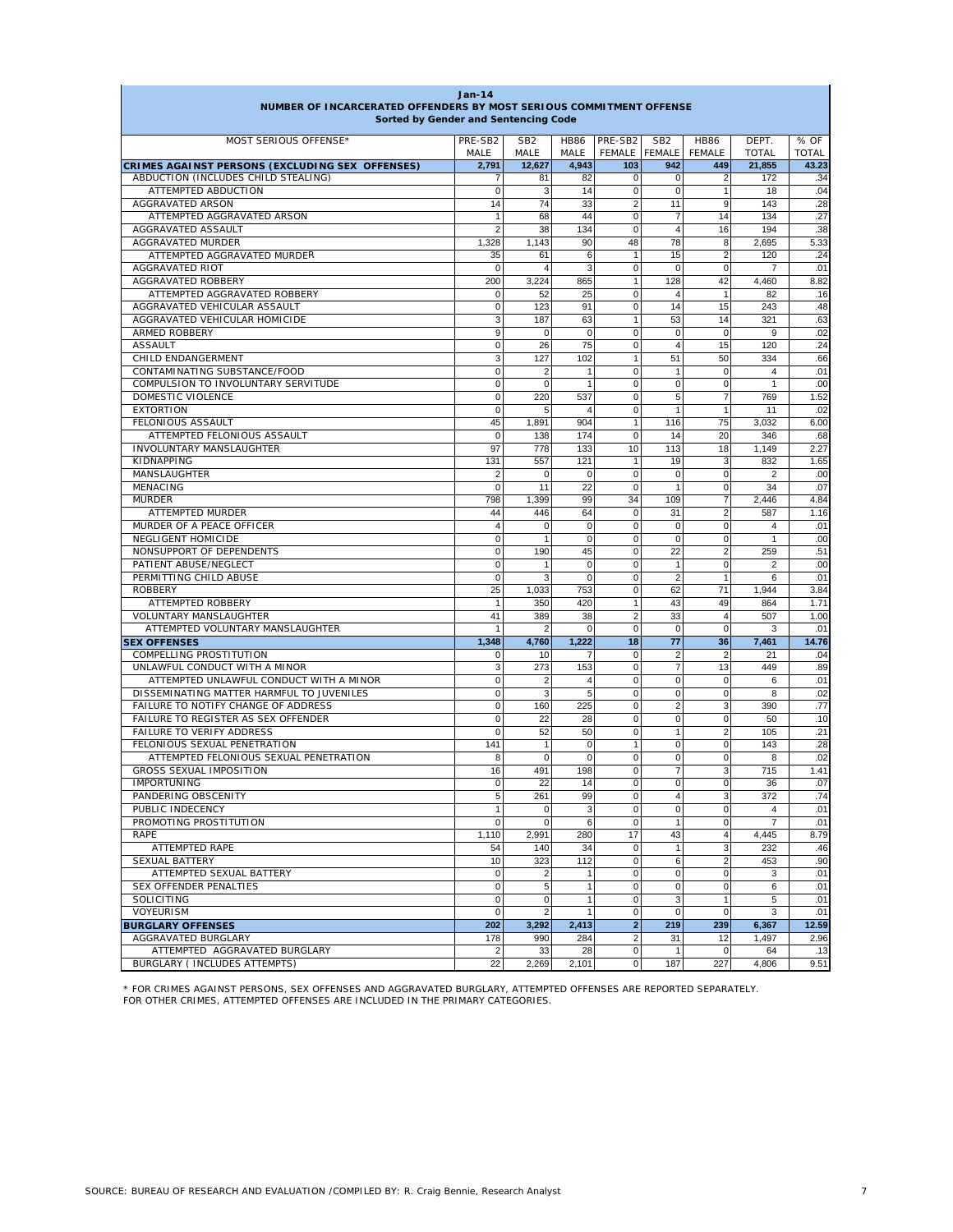| <b>Jan-14</b>                                                       |                 |                         |                     |                          |                                  |                              |                       |                      |
|---------------------------------------------------------------------|-----------------|-------------------------|---------------------|--------------------------|----------------------------------|------------------------------|-----------------------|----------------------|
| NUMBER OF INCARCERATED OFFENDERS BY MOST SERIOUS COMMITMENT OFFENSE |                 |                         |                     |                          |                                  |                              |                       |                      |
| Sorted by Gender and Sentencing Code                                |                 |                         |                     |                          |                                  |                              |                       |                      |
|                                                                     |                 |                         |                     |                          |                                  |                              |                       |                      |
| <b>MOST SERIOUS OFFENSE</b>                                         | PRE-SB2<br>MALE | SB <sub>2</sub><br>MALE | <b>HB86</b><br>MALE | PRE-SB2<br><b>FEMALE</b> | SB <sub>2</sub><br><b>FEMALE</b> | <b>HB86</b><br><b>FEMALE</b> | DEPT.<br><b>TOTAL</b> | % OF<br><b>TOTAL</b> |
| <b>PROPERTY OFFENSES</b>                                            | $\overline{7}$  | 748                     | 1,279               | 0                        | 204                              | 217                          | 2,455                 | 4.86                 |
| ARSON                                                               | 2               | 15                      | 19                  | $\mathbf 0$              | 0                                | 2                            | 38                    | .08                  |
| BREAKING AND ENTERING                                               | 1               | 124                     | 321                 | $\mathbf 0$              | 9                                | 14                           | 469                   | .93                  |
| RECEIVING STOLEN PROPERTY                                           | 1               | 151                     | 328                 | 0                        | 27                               | 52                           | 559                   | 1.11                 |
| SAFECRACKING                                                        | $\mathbf 0$     | 16                      | 12                  | $\mathbf 0$              | 1                                | $\mathbf 0$                  | 29                    | .06                  |
| TAMPERING WITH COIN MACHINE                                         | 0               | 2                       | $\mathbf{1}$        | $\mathbf 0$              | $\mathbf 0$                      | $\overline{2}$               | 5                     | .01                  |
| THEFT (GRAND)                                                       | 3               | 422                     | 549                 | $\mathbf 0$              | 164                              | 144                          | 1,282                 | 2.54                 |
| UNAUTHORIZED USE OF VEHICLE                                         | 0               | 0                       | 6                   | $\mathbf 0$              | $\overline{2}$                   | $\overline{1}$               | 9                     | .02                  |
| VANDALISM                                                           | 0               | 18                      | 43                  | $\pmb{0}$                | 1                                | $\overline{2}$               | 64                    | .13                  |
| <b>DRUG OFFENSES</b>                                                | 11              | 3,119                   | 3,196               | $\overline{1}$           | 398                              | 565                          | 7,290                 | 14.42                |
| ABUSING HARMFUL INTOXICANTS                                         | $\mathbf 0$     | 0                       | $\overline{2}$      | 0                        | 1                                | 1                            | $\overline{4}$        | .01                  |
| CORRUPTION OF ANOTHER WITH DRUGS                                    | $\mathbf{1}$    | 35                      | 20                  | $\mathbf 0$              | $\overline{4}$                   | $\overline{4}$               | 64                    | .13                  |
| DECEPTION TO OBTAIN DRUGS                                           | 0               | 25                      | 16                  | $\mathbf 0$              | 16                               | 12                           | 69                    | .14                  |
| DRUG LAW VIOLATION                                                  | 0               | 5                       | 1                   | $\mathbf 0$              | 2                                | $\mathbf 0$                  | 8                     | .02                  |
| DRUG POSSESSION (FORMERLY ABUSE)                                    | $\mathbf{1}$    | 1,035                   | 1,066               | 0                        | 130                              | 203                          | 2,435                 | 4.82                 |
| FUNDING DRUG TRAFFICKING                                            | 0               | 1                       | 1                   | $\mathbf 0$              | 1                                | $\mathbf 0$                  | 3                     | .01                  |
| ILLEGAL PROCESSING OF DRUG DOCUMENTS                                | $\mathbf 0$     | 5                       | 5                   | $\mathbf 0$              | $\overline{7}$                   | 5                            | 22                    | .04                  |
| ILLEGAL MANUFACTURING OF DRUGS                                      | 0               | 362                     | 791                 | $\mathbf 0$              | 54                               | 180                          | 1,387                 | 2.74                 |
| PERMITTING DRUG ABUSE                                               | $\mathbf 0$     | 3                       | 4                   | $\mathbf 0$              | 3                                | 3                            | 13                    | .03                  |
| PREPARATION OF DRUG FOR SALE                                        | 0               | 1                       | $\mathsf 0$         | 0                        | 0                                | 0                            | 1                     | .00                  |
| SALE OF COUNTERFEIT DRUGS                                           | $\mathbf 0$     | 5                       | 5                   | $\mathbf 0$              | 1                                | $\overline{1}$               | 12                    | .02                  |
| <b>TAMPERING WITH DRUGS</b>                                         | $\mathbf 0$     | $\overline{2}$          |                     | $\mathbf 0$              | 0                                | $\overline{1}$               | 4                     | .01                  |
| TRAFFICKING IN DRUGS                                                | 9               | 1,640                   | 1,284               | $\mathbf{1}$             | 179                              | 155                          | 3,268                 | 6.46                 |
| <b>MOTOR VEHICLE OFFENSES</b>                                       | $\bf{0}$        | 178                     | 322                 | $\bf{0}$                 | 14                               | 31                           | 545                   | 1.08                 |
| DRIVING UNDER THE INFLUENCE OF ALCOHOL/DRUGS                        | 0               | 168                     | 316                 | $\mathbf 0$              | 13                               | 31                           | 528                   | 1.04                 |
| DRIVING UNDER LIFETIME SUSPENSION                                   | $\mathbf 0$     | 1                       | $\overline{1}$      | $\mathbf 0$              | $\mathbf 0$                      | $\mathbf 0$                  | $\overline{2}$        | .00                  |
| FAILURE TO STOP- ACCIDENT                                           | $\mathbf 0$     | 9                       | 5                   | 0                        | 1                                | $\mathbf 0$                  | 15                    | .03                  |
| <b>FRAUD OFFENSES</b>                                               | $\overline{2}$  | 100                     | 141                 | $\bf{0}$                 | 43                               | 55                           | 341                   | .67                  |
| <b>FORGERY</b>                                                      | 0               | 62                      | 103                 | $\mathbf 0$              | 31                               | 43                           | 239                   | .47                  |
| ILLEGAL USE/TRAFFICKING OF FOOD STAMPS                              | $\mathbf 0$     | $\overline{\mathbf{c}}$ |                     | $\mathbf 0$              | 1                                | 3                            | $\overline{7}$        | .01                  |
| <b>INSURANCE FRAUD</b>                                              | $\mathbf 0$     | $\mathbf{1}$            | $\mathbf 0$         | 0                        | 1                                | $\mathbf 0$                  | $\overline{2}$        | .00                  |
| <b>MEDICAID FRAUD</b>                                               | 1               | $\mathbf 0$             | $\mathbf 0$         | $\mathbf 0$              | 0                                | $\mathbf 0$                  | $\mathbf{1}$          | .00                  |
| MISUSE OF CREDIT CARD                                               | 0               | 5                       | 21                  | $\mathbf 0$              | $\sqrt{2}$                       | 5                            | 33                    | .07                  |
| <b>MONEY LAUNDERING</b>                                             | $\mathbf 0$     | 3                       | $\overline{2}$      | $\mathbf 0$              | $\mathbf 0$                      | $\overline{1}$               | 6                     | .01                  |
| PASSING BAD CHECKS                                                  | $\mathbf{1}$    | 18                      | 11                  | $\pmb{0}$                | 6                                | 3                            | 39                    | .08                  |
| SECURITIES FRAUD                                                    | $\mathbf 0$     | 5                       | $\mathbf 0$         | $\mathbf 0$              | 0                                | $\mathbf 0$                  | 5                     | .01                  |
| SECURE WRITINGS BY DECEPTION                                        | 0               | $\mathbf 0$             | 0                   | $\mathbf 0$              | 1                                | $\mathbf 0$                  | 1                     | .00                  |
| SOLICITATION FRAUD                                                  | $\mathbf 0$     | 0                       | 1                   | $\mathbf 0$              | $\mathbf 0$                      | $\mathbf 0$                  | 1                     | .00                  |
| TELECOMMUNICATIONS FRAUD                                            | $\mathbf 0$     | 1                       | $\overline{2}$      | 0                        | 0                                | $\mathbf 0$                  | 3                     | .01                  |
| TRADEMARK COUNTERFEITING                                            | $\mathbf 0$     | $\mathbf{1}$            | 0                   | 0                        | $\mathbf 0$                      | $\mathbf 0$                  | 1                     | .00                  |
| WORKERS COMPENSATION FRAUD                                          | 0               | $\overline{2}$          | 0                   | $\mathbf 0$              | 1                                | 0                            | 3                     | .01                  |
| <b>FIREARM AND RELATED OFFENSES</b>                                 | 6               | 853                     | 1,043               | $\mathbf{1}$             | 62                               | 45                           | 2,010                 | 3.98                 |
| CARRYING CONCEALED WEAPON                                           | $\mathbf 0$     | 34                      | 115                 | 0                        | 1                                | $\overline{4}$               | 154                   | .30                  |
| ENGAGING IN CORRUPT/CRIMINAL ACTIVITY                               | 5               | 320                     | 141                 | $\mathbf{1}$             | 52                               | 30                           | 549                   | 1.09                 |
| FIREARMS SPECIFICATION IN INDICTMENT                                | 0               | $\overline{4}$          | 8                   | 0                        | 0                                | 0                            | 12                    | .02                  |
| HAVING WEAPON UNDER DISABILITY                                      | $\mathbf{1}$    | 379                     | 678                 | $\mathbf 0$              | 6                                | 6                            | 1,070                 | 2.12                 |
| IMPROPER HANDLING/DISCHARGE OF FIREARM                              | $\mathbf 0$     | 107                     | 80                  | $\mathbf 0$              | $\overline{2}$                   | $\overline{2}$               | 191                   | .38                  |
| POSSESSION OF CRIMINAL TOOLS                                        | $\mathbf 0$     | 6                       | 15                  | $\overline{0}$           | $\mathbf{1}$                     | 3                            | 25                    | .05                  |
| UNLAWFUL POSSESSION OF FIREARM/EXPLOSIVES/CHEMICALS                 | $\mathbf 0$     | 3                       | 6                   | $\overline{0}$           | $\mathbf 0$                      | $\mathbf 0$                  | 9                     | .02                  |
| OFFENSES AGAINST JUSTICE/PUBLIC ADMINISTRATION                      | $\overline{2}$  | 881                     | 1,031               | 0                        | 118                              | 174                          | 2,206                 | 4.36                 |
| <b>BRIBERY</b>                                                      | $\mathbf 0$     | 6                       | 6                   | $\mathbf 0$              | 0                                | $\mathbf 0$                  | 12                    | .02                  |
| DISRUPTING PUBLIC SERVICE                                           | $\mathbf 0$     | 9                       | 16                  | $\circ$                  | $\mathbf{1}$                     | $\mathbf 0$                  | 26                    | .05                  |
| <b>ESCAPE/AIDING ESCAPE</b>                                         | $\overline{2}$  | 194                     | 162                 | $\overline{0}$           | 8                                | 27                           | 393                   | .78                  |
| <b>FAILURE TO APPEAR</b>                                            | 0               | 12                      | 14                  | $\overline{0}$           | $\boldsymbol{2}$                 | 3                            | 31                    | .06                  |
| HARASSMENT BY INMATE                                                | $\mathbf 0$     | $\mathbf{1}$            | 8                   | $\overline{0}$           | $\overline{2}$                   | 3                            | 14                    | .03                  |
| ILLEGAL WEAPONS/DRUGS CONVEYANCE/CORR. FACILITY                     | $\mathbf 0$     | 38                      | 60                  | $\overline{0}$           | 16                               | 37                           | 151                   | .30                  |
| IMPERSONATING OFFICER                                               | $\mathbf 0$     | 3                       | $\mathbf 0$         | $\overline{0}$           | $\mathbf 0$                      | $\mathbf 0$                  | 3                     | .01                  |

n,